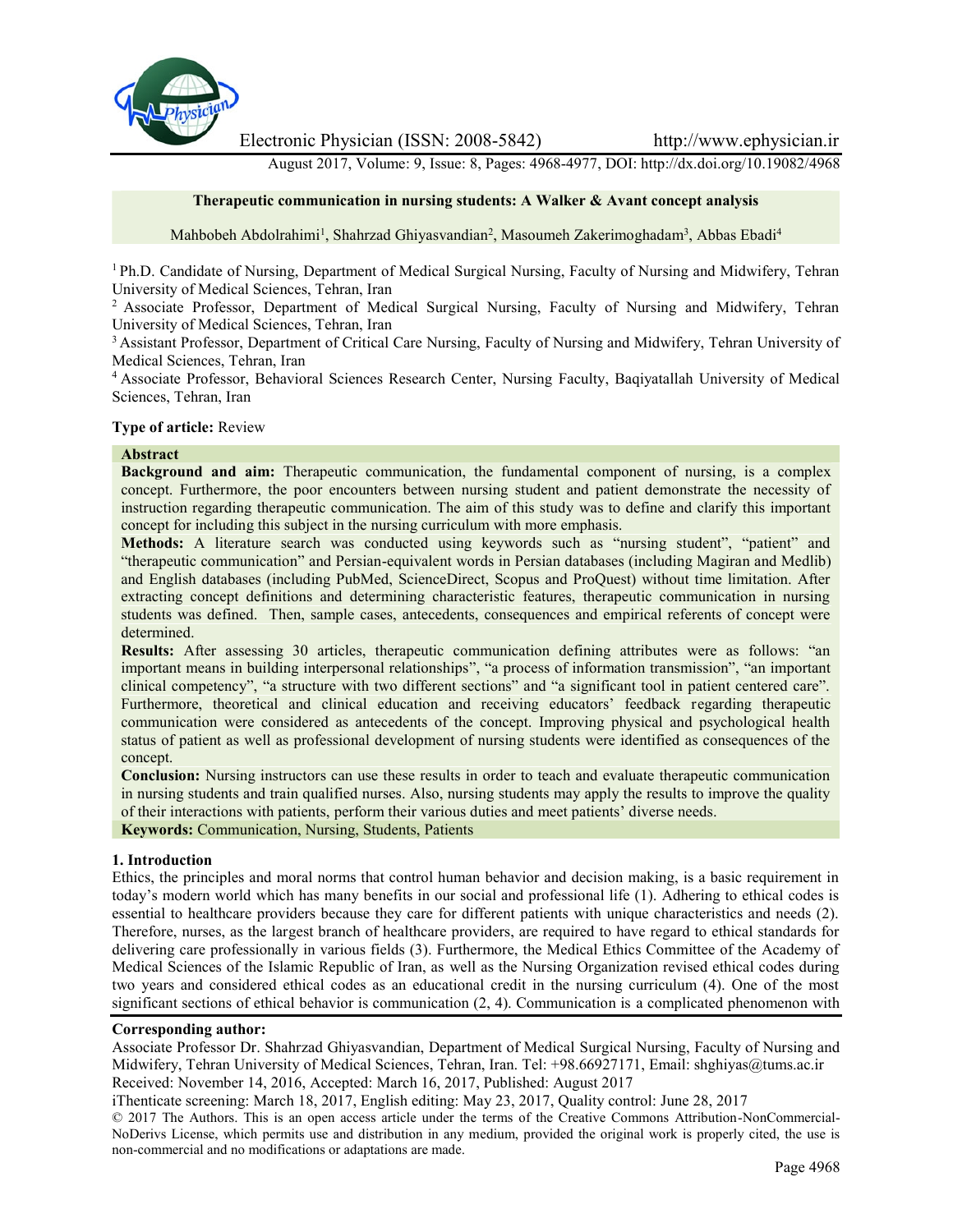different types that plays an important role in providing ethical care (5, 6). The main type of communication, therapeutic communication between healthcare provider and patient, is an important subject in nursing literature (7- 9). Although this subject is an old one, recent advances in the field of healthcare and patient centered care approach, has increased therapeutic communication importance (10, 11). Furthermore, this concept is considered in the charter of patients' rights to gain patient cooperation (11). Nursing students who will become future nurses should establish effective interactions with patients to deliver holistic and quality care (12). But, many studies in Asian countries like Iran and china and some European countries such as the United Kingdom and even the USA have shown the inadequacy of therapeutic communication between nursing students and patients (13-22). The short period of time that nurses and nursing students spend during their superficial relationship with the patient is often limited to decreasing physical problems and not providing psychological care (21, 23). Nursing students considered therapeutic communication as one of the most stressful tasks in replacements (24, 25). Moreover, bachelor nursing students declared the decreasing level of therapeutic communication during their study course and they consider it as one of the least important components of nursing (20, 26, 30). Nursing student-patient interaction failure leads to misinterpretation of information and patient damage which reduces nursing care quality as well as patient satisfaction, and creates a negative attitude in patients (27, 30, 31). Furthermore, poor nursing student-patient encounters are associated with anxiety, depression, low self-esteem and lack of success in nursing students (25, 32). In different studies regarding nursing student and patient relations, some authors didn't provide a clear definition of therapeutic communication in nursing students and confined their work to explain its outcomes in patients or healthcare provider (32, 33). Also, researches regarding nursing student therapeutic communication with patients are limited (34). As therapeutic communication is a vague and multifactorial concept which has lots of benefits for both parties (12, 35, 36), it is important that nursing educators search for ways to promote deep understanding of therapeutic communication in nursing students, and ensure that the nursing students are capable of establishing communication effectively with patients at the clinical rotations and after graduation (37-39). Therefore, the researchers decided to elucidate this concept by a proper concept development approach for answering research question: What is the definition of nursing student-patient therapeutic communication in various studies?

# **2. Material and Methods**

# *2.1. Concept analysis approach*

This study was conducted in 2017 by the Walker & Avant concept analysis approach. The Walker & Avant concept analysis is a useful approach to clarify complicated concepts, such as therapeutic communication. This approach includes eight different steps as follows: (1) selecting a concept; (2) determining the aim of analysis; (3) identifying all possible uses of the concept in nursing; (4) determining concept defining attributes; (5) identifying a model case; (6) identifying a borderline and a negative case; (7) identifying antecedents and consequences of the concept; and (8) defining empirical referents of the concept (40).

## *2.2. Data sources*

For retrieving related articles, a review of literature was performed with combining, using the "AND" Boolean word, keywords such as "nursing student", "patient" and "therapeutic communication" in title or abstract, all full text articles published in scholarly journals in English databases (including PubMed, Science Direct, Scopus and ProQuest) were extracted without time limitation.



**Figure 1.** Main reporting points for literature review flowchart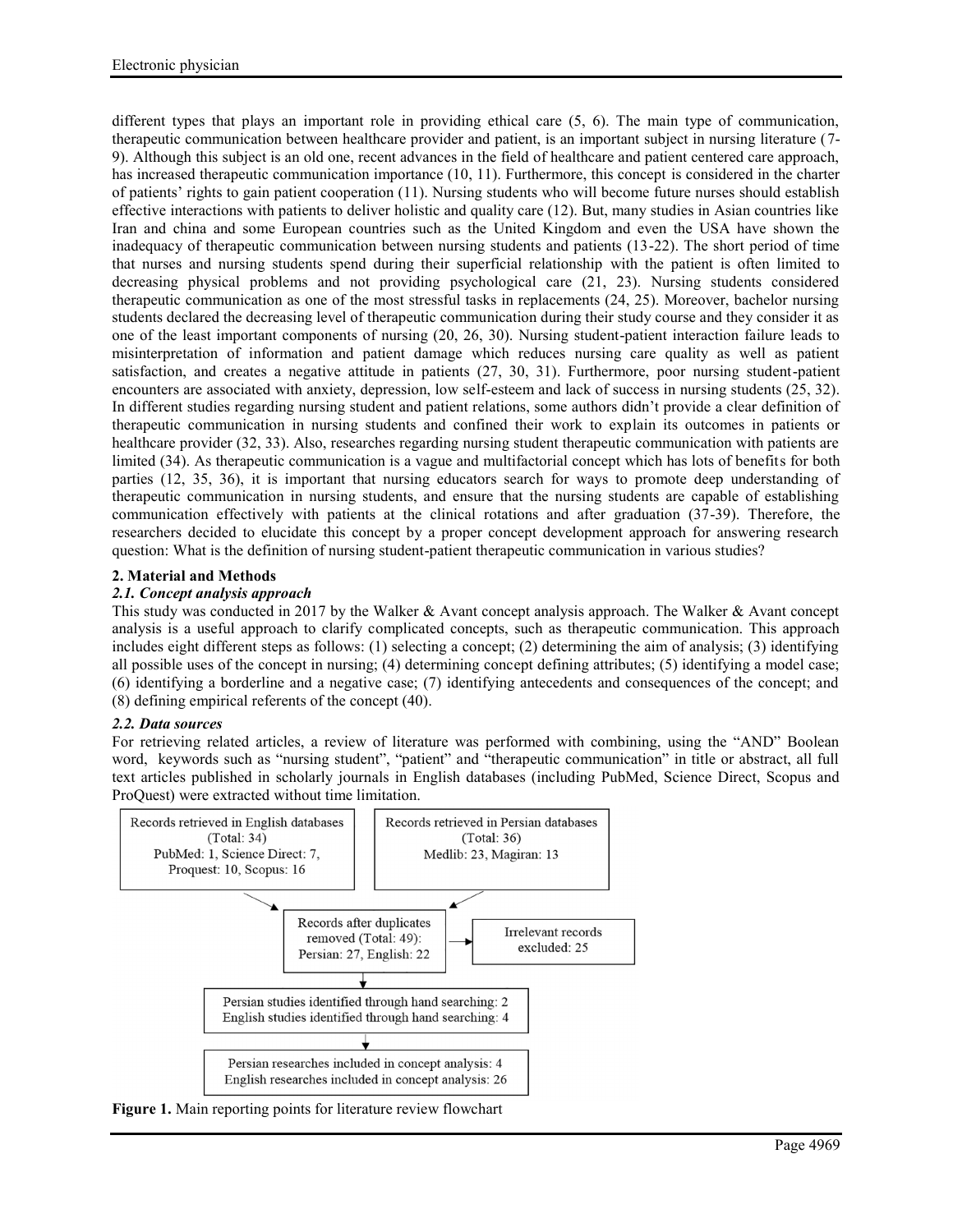Also, full text articles published in main Persian databases (including Magiran and Medlib) were searched with equivalent Persian keywords. This search resulted in 70 articles. After removing duplicating records, 49 abstracts were studied and 25 irrelevant articles regarding clinical nursing were excluded. Furthermore, six articles were entered with a hand search. In total, 30 articles were entered in the study. Figure 1 shows the flowchart of main reporting points of this literature review.

### **3. Results**

### *3.1. Selecting a concept*

To perform a concept analysis according to the Walker & Avant approach, the researchers should choose a complicated concept which plays an important role in the nursing career (40). Thus, the therapeutic communication concept was selected because it is the focal point of nursing care and it is highlighted in nursing standards of professional care (41). It is an old concept which is rooted in the Hippocrates principles of medicine (8). Also, therapeutic communication significance has improved in the last decade due to regulatory standards which highlight the role of patient education in order to respect patient autonomy in decision making (42).

### *3.2. Determining the aim of analysis*

Therapeutic communication is a context based phenomenon which is affected by culture and language of involving people (35). So, researchers analyzed the nursing student-patient therapeutic communication concept by considering both Iranian and international articles to provide a better understanding of it.

### *3.3. Identifying all possible uses of the concept in nursing*

Researchers identified all applications of the concept by reviewing the related literature (40). The word "therapeutic" refers to the art and practice of caring (7). The word communication is derived from the Latin word "Communicare" which means "making something public". During communication, the sender's thought, feeling and idea expand outward to the public in an interpersonal relationship. About 2,300 years ago, Aristotle defined communication as "applying all possibilities to persuade others" (43). Therapeutic communication in nursing is rooted in Florence Nightingale's writings in 1860 in which she considered therapeutic communication as the alphabet of caring through which a nurse can interpret every change in patient condition without conveying a word (16). After her, different nursing professional associations highlighted therapeutic communication as one of the most vital elements in nursing (22). Some studies have addressed therapeutic communication in nursing students. However, most of the authors have provided just implicit sentences as therapeutic communication definitions which are presented in Table 1.

#### *3.4. Determining concept defining attributes*

After determining all uses of nursing student-patient therapeutic communication and reviewing its various definitions, the researchers determined the concept characteristics (40). These attributes which present the most comprehensive vision of therapeutic communication and separate it from others are as follows: therapeutic communication as "an important means in building interpersonal relationships", "a process of information transmission", "an important clinical competency", "a structure with two different sections" and "a significant tool in patient centered care". Nursing students connect with patients and make a face to face interpersonal relationship through empathy and listening skills (7, 29, 32-34, 44-46, 48, 49, 51, 52, 56, 58, 59, 62, 64, 67). Applying nursing process during care provision, nursing students use therapeutic communication in order to assess patients' health state and educate them (44-46, 49, 63, 64). Nursing trainees need to acquire various clinical competencies, of which, one of the most important is therapeutic communication competence, which should be taught and evaluated in order to have competent nurses in the future (34, 47, 49, 50, 56, 57, 67, 68). To understand the complete meaning of messages, student nurses try to establish therapeutic communication with patients through nonverbal and verbal interactions (34, 46, 49, 50). Modern caring principles suggest that a patient, as a unique person and the main metaparadigm in nursing, should be cared for, based on patient-centered care standards (7, 29, 44, 46, 60-62).

#### *3.5. Identifying a model case*

An example of the concept of interest which includes all defining attributes, is a model case (40). A model case of therapeutic communication is presented here: Ms Z is a nursing student who likes nursing and interacts with patients even when her instructor does not evaluate her. When she goes to the patients' room, she greets all patients and introduces herself with suitable words and tone. She asks patients about their problems kindly and notices their reactions. She does her best to solve their problems and satisfy their needs. She studies books and asks instructors to improve her knowledge, and answers patients' questions. The patients perceive that she wants to help them. She is a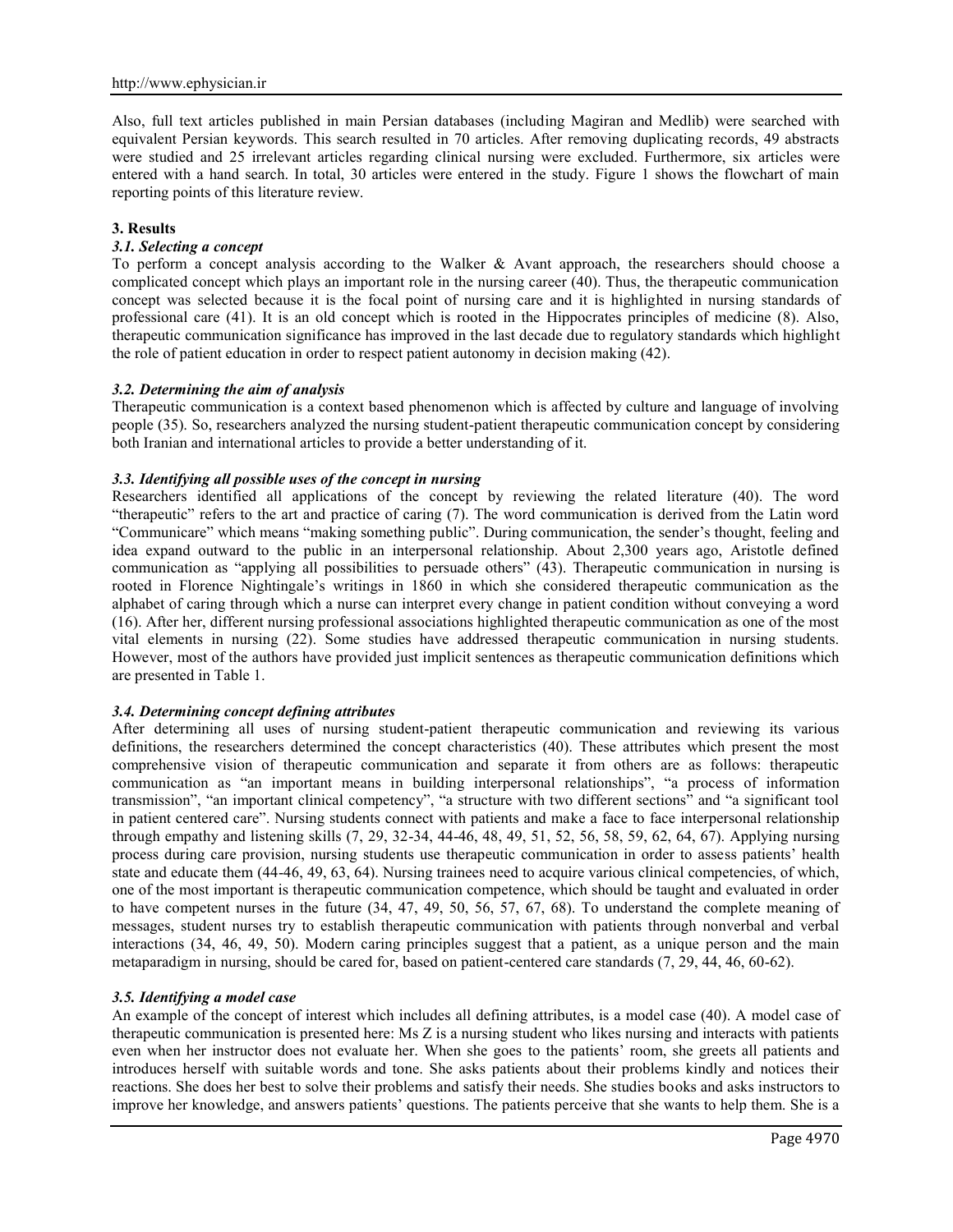calm nurse and she handles patients' bad behavior. She respects boundaries with patients but she accepts all her patients and listens to them. She knows her patients and respects their culture. She notices patient health literacy and she gives them feedback so that they understand her messages. She considers therapeutic communication as her professional and religious duty. When patients do not cooperate with her, she removes communication barriers and uses patients' companions. She takes patients' permission before doing procedures. Therefore, the patients trust her and tell her about their different needs.

## *3.6. Identifying a borderline and a negative case*

A borderline case is similar to a model example, but it only possesses some of the defining attributes of the concept. The borderline case instability makes concept defining attributes more clear (40). A borderline case of concept of interest is presented here: Ms A is a nursing student who works part time in an educational hospital. She regards therapeutic communication and patient education as her duty and she tries to do her tasks but it is very hard for her to communicate with patients. She is tired because she has worked for a long time during night. Although she has clinical experience, she thinks that patients do not trust her during her clinical rotations as they have a fear of being her laboratory mice. So, she rarely communicates with patients and if patients don't answer her questions, she won't communicate with them any longer. She only does clinical procedures for them according to the physician's orders or she changes bad tempered patients with good tempered ones. She prefers female patients because she sometimes has problems with male patients. A negative case is an example of a case that doesn't demonstrate any defining attributes of the concept under analysis (40). A negative case of therapeutic communication is presented here: Ms B is a nursing student in the internship clinical rotation. At the beginning of her first clinical rotation she was too shy to interact with patients. Also, because of her lack of knowledge, it was too hard for her to provide patient education about activity and nutrition. Therefore, the patients didn't answer her and guarded against her. So, she could not accept her patients, and had quarrels with some of them. Now, as a senior nursing student, she has the knowledge to provide patient education but she doesn't answer the patients' questions because of her tiredness. So, she refers the patients to the doctors. She doesn't use the nursing student label and she doesn't introduce herself as a nursing student. She doesn't want to be a nurse in future. She only wants to spend her internship period to change her subject after graduation.

# *3.7. Identifying antecedents and consequences of the concept*

Antecedents are incidents that must appear before the occurrence of concept of interest (40). Nursing student-patient therapeutic communication antecedents include education and clinical practice (47, 49, 50, 52, 54, 57, 59, 61, 63- 66). Through receiving educators' feedback during theoretical and clinical instruction, skills such as listening and empathy with respecting interpersonal boundaries are developed in nursing students (7, 29, 33, 34, 45, 48, 50, 52, 56, 59, 64, 67). Consequences are the results of occurrence of concept of interest (40). Nursing student-patient therapeutic communication consequences include patient's physical and psychological health growth and nursing student professional growth (45, 51, 52, 55, 59, 60, 62-64).

## *3.8. Defining empirical referents of the concept*

In the last step, researchers determined therapeutic communication empirical referents. This step facilitates measuring the concept of interest and demonstrates its existence and importance in the nursing profession (40). There are various checklists and questionnaires for measuring nursing student's and patient's therapeutic communication (29, 47, 53, 61, 64). Rosenberg & Gallo-Silver's tool was selected to investigate various empirical referents of concept (29). This instrument is a checklist for student self-evaluation and is consisted of 13 items and seven subscales as follows: welcoming the patient, showing empathy, providing encouragement, helping orient the patient, enhancing the patient's sense of self-control, responding to patient's cues and initiating nursing student and patient partnership. Some items that are related to the defining attributes of therapeutic communication were chosen from the instrument and presented in Table 2.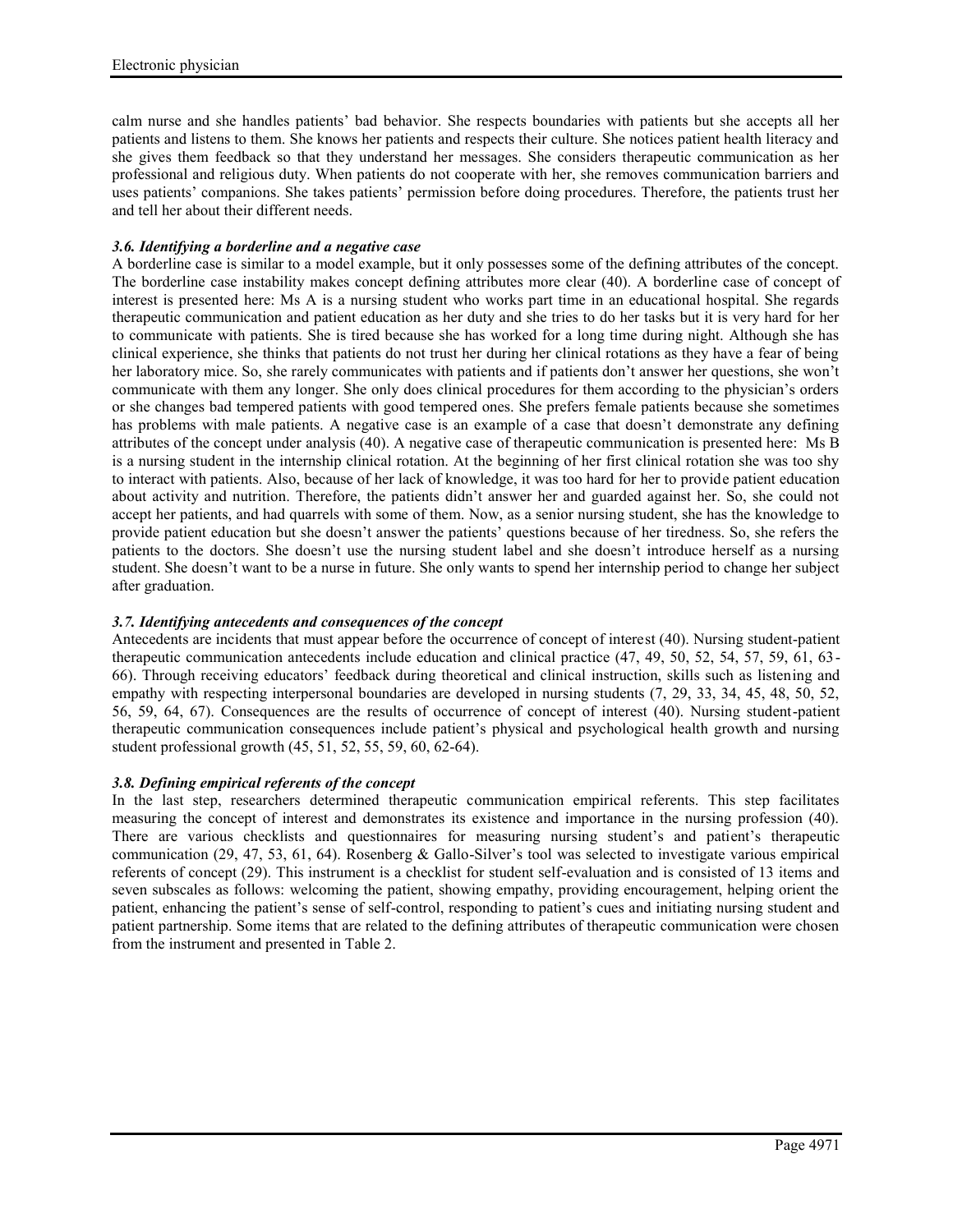| Ref.             | Definitions                                                                                                                                      |  |  |
|------------------|--------------------------------------------------------------------------------------------------------------------------------------------------|--|--|
| no.              |                                                                                                                                                  |  |  |
| 44               | During therapeutic communication process, nursing trainees use interpersonal skills such as listening for connecting                             |  |  |
|                  | with patient, answering patients' questions correctly and providing patient centered care.                                                       |  |  |
| 45               | During process of conveying information, nursing students build interpersonal relationship with patient through                                  |  |  |
|                  | empathy, to solve patients' problems and meet their psychological and physical needs more comfortably.                                           |  |  |
| 46               | It includes data transfer process using verbal and nonverbal communication through which the student and patient                                 |  |  |
|                  | relate and cooperate with each other comfortably.                                                                                                |  |  |
| 47               | Skill of therapeutic communication, a main clinical competence, improves through theoretical and clinical                                        |  |  |
|                  | education.                                                                                                                                       |  |  |
| 48               | Therapeutic communication, including listening, is the most important skill in establishing interpersonal                                        |  |  |
|                  | relationship with patients in psychiatric wards.                                                                                                 |  |  |
| 33               | During therapeutic communication, a relationship is built between patient and student through empathy.                                           |  |  |
| 49               | Therapeutic communication is a required and educable skill in establishing the process of interaction in which                                   |  |  |
|                  | information is transferred both verbally and non-verbally between nursing student and patient in competent nursing                               |  |  |
|                  | practice.                                                                                                                                        |  |  |
| 50               | Therapeutic communication techniques, combining verbal and nonverbal communication, is a paramount                                               |  |  |
|                  | competence in nursing practice which is improved in nursing trainees through receiving feedback during practice.                                 |  |  |
| 29               | Therapeutic communication is a tool for providing holistic and patient centered care through respecting boundaries                               |  |  |
|                  | and empathy.                                                                                                                                     |  |  |
| 51               | When communication between nursing student and patient is to help patients to cope with problems and                                             |  |  |
|                  | unchangeable conditions it considers as the therapeutic communication.                                                                           |  |  |
| 52               | They are skills or techniques that develop in nursing students through applying educational strategies and receiving                             |  |  |
|                  | lecturer's feedback and are used to supply psychiatric patients with quality care.                                                               |  |  |
| $\boldsymbol{7}$ | Therapeutic communication is a tool for provision of healthcare through empathy and respecting interpersonal                                     |  |  |
|                  | boundaries.                                                                                                                                      |  |  |
| 32               | Nursing students apply therapeutic communication techniques to build a relationship with the patient.                                            |  |  |
| 53               | They are communication techniques which should develop in nursing students through education and practice in                                     |  |  |
|                  | different clinical rotations.                                                                                                                    |  |  |
| 54               | Therapeutic communication includes a set of necessary clinical nursing skills which develop in nursing students                                  |  |  |
|                  | through clinical practice.                                                                                                                       |  |  |
| 55               | The practical skills of therapeutic communication as well as theoretical knowledge of communication are used                                     |  |  |
|                  | during nursing student-patient interaction which leads to improving healthcare quality.                                                          |  |  |
| 56               | It is a required competence in building interpersonal relations between nursing student and patient through empathy.                             |  |  |
| 57               | Therapeutic communication is a teachable skill required to prepare students to provide competent and professional                                |  |  |
|                  | care to the patient.                                                                                                                             |  |  |
| 58               | Communicating with a patient therapeutically is an essential skill in building interpersonal relationship between                                |  |  |
|                  | patient and nursing students.                                                                                                                    |  |  |
| 59               | It is the main educable nursing skill which builds a healing relationship between nursing student and patient through                            |  |  |
|                  | empathic dialogue that improves patient outcomes.                                                                                                |  |  |
| 60               | Therapeutic communication is an important part of nursing care which increases patients' participation in their care,                            |  |  |
|                  | and accelerates their recovery through patient education.                                                                                        |  |  |
| 34               | Therapeutic communication is an important and required skill or technique to provide competent and empathic                                      |  |  |
|                  | psychological healthcare which can be taught through effective feedback.                                                                         |  |  |
| 61               | The fundamental skill of therapeutic communication, which is developed through education, helps students deliver                                 |  |  |
|                  | patient education and care.                                                                                                                      |  |  |
| 62               | Therapeutic communication is a part of holistic and patient centered care which covers different aspects of physical                             |  |  |
|                  | and psychological needs of patients through conveying information and making an interactive and relaxing                                         |  |  |
|                  | relationship with the nursing student.                                                                                                           |  |  |
| 63               | Therapeutic communication, one of the most important forms of communication, is the foundation of professional                                   |  |  |
|                  | practice and a required and educable skill for exchanging information between patient and nursing student to help                                |  |  |
|                  | patients overcome stress and adapt to unchangeable conditions.                                                                                   |  |  |
| 64               | Therapeutic communication skills, which can be developed through education and practice, are the most important                                  |  |  |
|                  | part of nursing. This process improves patient satisfaction through listening and conveying information.                                         |  |  |
|                  |                                                                                                                                                  |  |  |
| 65               | Nursing students need to acquire necessary skills of therapeutic communication through training and evaluation<br>before engaging with patients. |  |  |

**Table 1.** Definitions of nursing student-patient therapeutic communication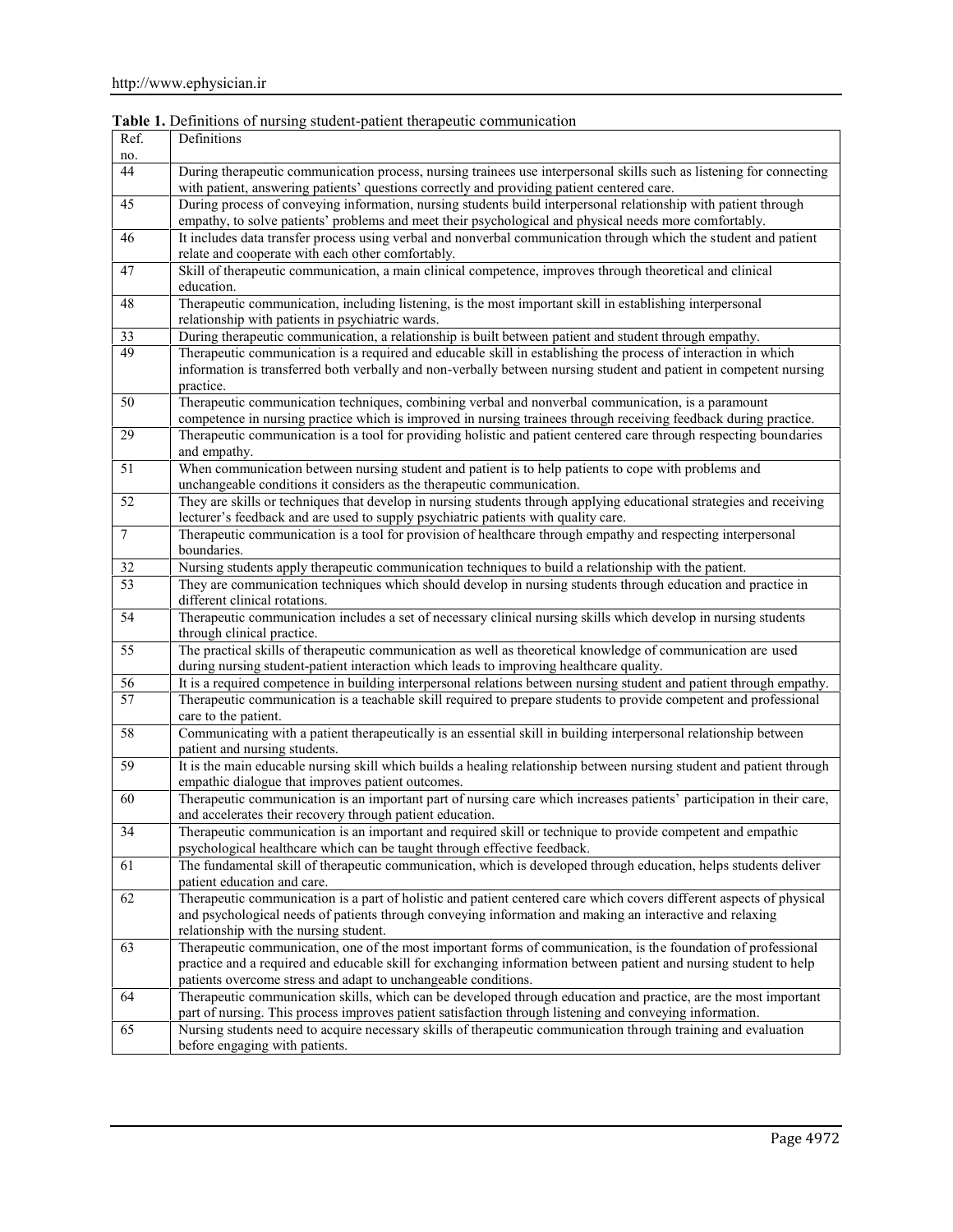| Defining Attributes                          | Related items                                                          |
|----------------------------------------------|------------------------------------------------------------------------|
| An important means in building interpersonal | Introducing self to patient using names.                               |
| relationships                                |                                                                        |
| A process of information transmission        | Provides information to patient about the procedure.                   |
| An important clinical competency             | Has adequate knowledge for answering patients' questions as completely |
|                                              | as possible.                                                           |
|                                              | Acknowledges patient's concerns and feelings                           |
|                                              | Explains routines of the hospital.                                     |
| A structure with two different sections      | Uses body language such as nodding, leaning forward, etc.              |
|                                              | Uses open ended questions.                                             |
| A significant tool in patient centered care  | Adapts interaction according to patients' responses and affect.        |
|                                              |                                                                        |

**Table 2.** Nursing student-patient therapeutic communication defining attributes with their related items of Rosenberg & Gallo-Silver instrument (29)

## **4. Discussion**

Due to poor nursing student-patient encounters, researchers suggested that nursing authorities, having the mission of improving health of the community, should incorporate therapeutic communication as a key element in nursing education curriculum to improve students' therapeutic communication with patients (19, 64). In this concept analysis study, various studies regarding therapeutic communication between nursing student and patient were explored and the different attributes, antecedents and consequences of the concept were determined to shed more light on this concept and define it for wider practical application in nursing education and practice (40). Although the Walker and Avant method has been criticized as a simple linear positivist approach (69), this method is used as a systematic approach which is useful in disambiguation of complicated concepts (70). The first defining attribute of therapeutic communication was "an important means in building interpersonal relationships". Although therapeutic communication is a social interaction, it is different from it, as both partners do not have a balanced role in establishing and keeping the relationship (7, 8, 12). Nurses or nursing students take the communication responsibility, accept and respect patients based on professional standards to care for the patient (11, 26). The second defining attribute of the concept was "a process of information transmission". Unlike the traditional communication theories which stress on rigid models (sender, message, channel and receiver), medical researchers believe that communication is a dynamic and context based information exchange process and they emphasize on the role of providing feedback in understanding the real meaning of the message in interaction (15, 17, 19). Also, some other authors wrote that the nature of interaction varies based on people's visions, expectations, feelings and affections and nursing students should have flexibility to handle bad tempered patients (7, 8, 21). The third defining attribute of therapeutic communication was "an important clinical competency". Researchers noted that nursing students' therapeutic communication competency encompasses knowledge, motivation and performance. These three elements should be considered together in effective therapeutic communication education and evaluation. Having a high level of therapeutic communication knowledge is essential as well as having a good attitude to apply it in performance (18, 20). The fourth defining characteristic of therapeutic communication was "a structure with two different sections" consisting of two different parts: verbal and nonverbal communication. Nursing students earn patients' trust through right words and tone of voice in verbal communication in order to assess patients' needs (14, 17, 38). Nonverbal communication (gaiting, appearance and eye contact) is another fundamental component in therapeutic communication and has an important role in the multi-lingual Iranian population, especially in old and illiterate patients who cannot understand Farsi or use written communication (14, 17, 35, 38). The fifth defining characteristic of therapeutic communication was "a significant tool in patient centered care". Patient education is suggested to empower patients and involve them in treatment and the self-care process in modern approaches to nursing care  $(8, 36)$ . The vital component of patient education is therapeutic communication  $(60, 61)$ . So, based on patient centered care approach, it is necessary for nurses and nursing students to communicate with their patients to prepare them to care for themselves (10, 42). Also, patients' needs and preferences are strongly considered and quality of care improves (11, 13, 29). In the present study, the model borderline and negative cases are presented to open and illustrate this concept. Then, therapeutic communication antecedents were determined. Listening and giving feedback forms more than 75% of the therapeutic communication process (19-20). Although it is essential to assess patients' level of education for using appropriate words according to patient health literacy, asking patients some questions and giving them feedback at the end of interaction is also very important to ensure patient understanding (19, 20, 27, 29). Accepting patients with different cultures and characteristics and showing empathy towards them while respecting interpersonal boundaries play an important role in prevention of possible abuse of patients and leads to continuity of care and therefore, it is suggested by some researchers (8, 20, 27-29). Therapeutic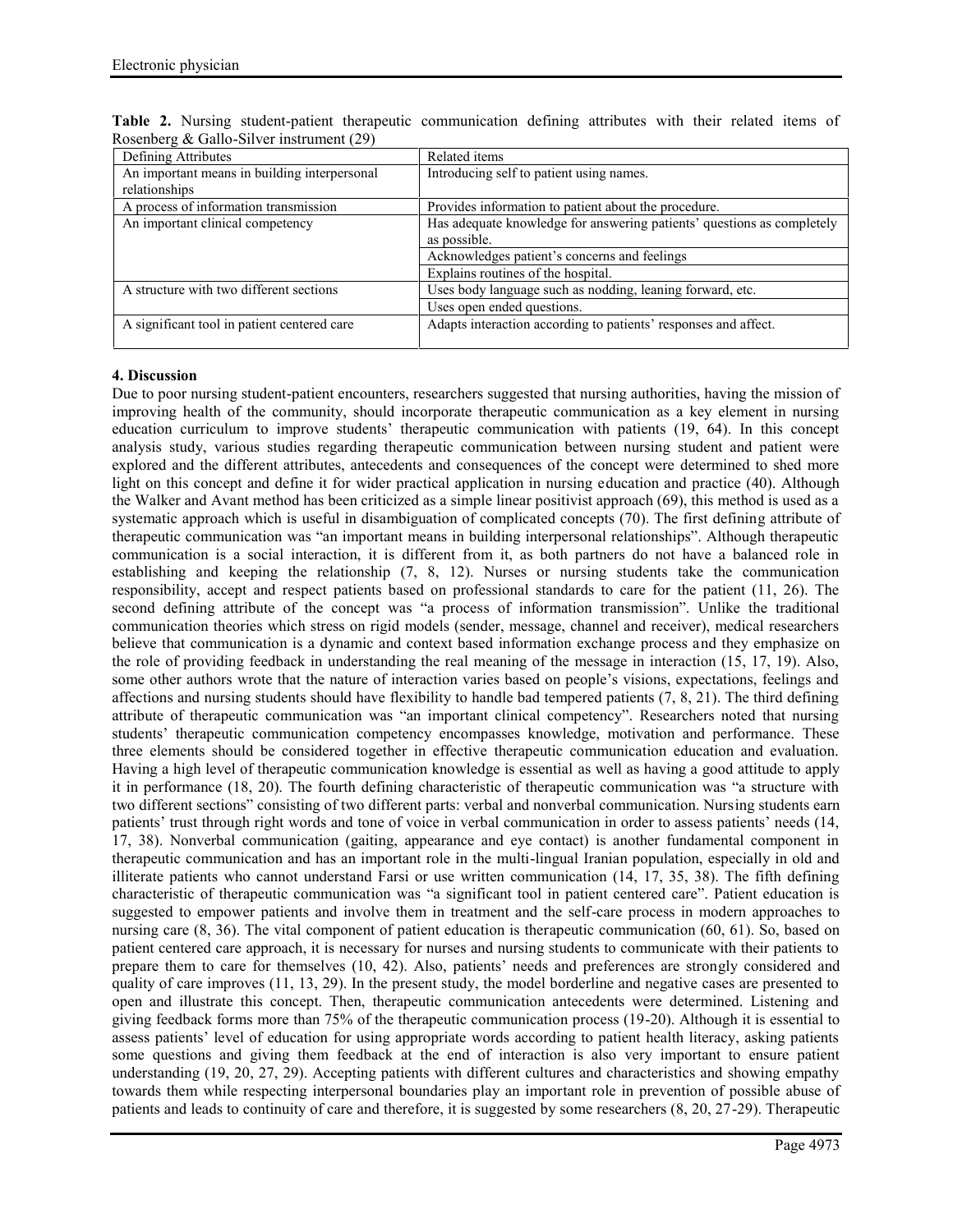communication outcomes for patients include increasing patients' self-care knowledge and ability to satisfy their different physical needs and provide a more rapid healing process (14, 45, 59, 60, 62). Also, therapeutic communication has various psychological advantages for patients including building an effective emotional relationship with the nursing student, decreasing patient anxiety and stress, and improving patient safety and satisfaction (15, 18, 19, 36, 45, 46, 51, 62-64). Furthermore, therapeutic communication has positive benefits for nursing students. Nursing students communicate with patients to achieve their academic goals and do their assignments such as taking patients' history, doing physical exam and providing patient education. Moreover, the established interactions during these tasks have a profound effect on professional development of nursing trainees (15, 63). Non-Iranian researchers used simulation techniques (32, 34, 44, 50, 55, 57, 59, 61, 62, 67, 68) and standardized patients (7, 52, 58, 65) to improve therapeutic communication in nursing trainees. Although Iranian researchers used portfolio and narrative writing in some studies (64, 66), these methods are not popular in the nursing education curriculum, and theoretical lectures are used to teach student nurses and clinical nurses regarding therapeutic communication (14, 46, 60). Therefore, adopting theses new and student centered teaching methods is recommended to develop therapeutic communication skills in nursing students in a safe environment before entering clinical setting (52, 61).

#### **5. Conclusions**

The researchers integrated all the findings and concluded that therapeutic communication is the purposeful, interpersonal information transmitting process through words and behaviors based on both parties' knowledge, attitudes and skills which leads to patient understanding and participation. These findings may be used by the relevant authorities and nursing professors as the basics for developing evidence-based interventions to improve nursing students' therapeutic communication with patients in order to prepare them to work based on ethical communication principles contained in the charter of patient rights in the future. However, this study has a limitation. Researchers investigated studies in just six English and Persian databases. Therefore, conducting wider search in other databases such as CINAHL or Scientific Information Database (SID) is recommended in order to provide a more comprehensive definition of this concept.

#### **Acknowledgments:**

This research was a section of PhD thesis conducted through a grant from Tehran University of Medical Sciences.

#### **Conflict of Interest:**

There is no conflict of interest to be declared.

#### **Authors' contributions:**

All authors contributed to this project and article equally. All authors read and approved the final manuscript.

#### **References:**

- 1) Faden RR, Kass NE, Goodman SN, Pronovost P, Tunis S, Beauchamp TL. An ethics framework for a learning health care system: A departure from traditional research ethics and clinical ethics. Hastings Cent Rep. 2013; Spec No: S16-27. doi: 10.1002/hast.134. PMID: 23315888.
- 2) Purtilo RB, Haddad AM, Doherty RF. Health professional and patient interaction. 8 th ed. St. Louis: Elsevier; 2014.
- 3) Lin YH, Li J, Shieh SI, Kao CC, Lee I, Hung SL. Comparison of professional values between nursing students in Taiwan and China. Nurs Ethics. 2016; 23)2): 223-30. doi: 10.1177/0969733014561912. PMID: 25527355.
- 4) School of Nursing and Midwifery, Tehran Uinversity of Medical Sciences. Notification codes and ethics of nursing schools. 2016. Available From: http://fnm.tums.ac.ir/post/detail/Fa/2-120-4nursing schools. 2016. Available From: http://fnm.tums.ac.ir/post/detail/Fa/2-120-4- 123640/ethicalcodesannouncment.aspx. Accessed Oct 12 2016.
- 5) Johnston J, Fidelia L, Robinson KW, Killion JB, Behrens P. An instrument for assessing communication skills of healthcare and human services students. Internet J Allied Health Sci Pract. 2011; 10(4): 1-6.
- 6) Karolak H. Philosophy of communication ethics: Scholarship beyond the one and the other. Rev Comm. 2015; 15(4): 316-31. doi: 10.1080/15358593.2015.1114138.
- 7) Sherko E, Sotiri E, Lika E. Therapeutic communication. JAHR-European Journal of Bioethics. 2013; 4(7): 457-66.
- 8) Kourkouta L, Papathanasiou IV. Communication in nursing practice. Mater Sociomed. 2014; 26(1): 65-7. doi: 10.5455/msm.2014.26.65-67. PMID: 24757408, PMCID: PMC3990376.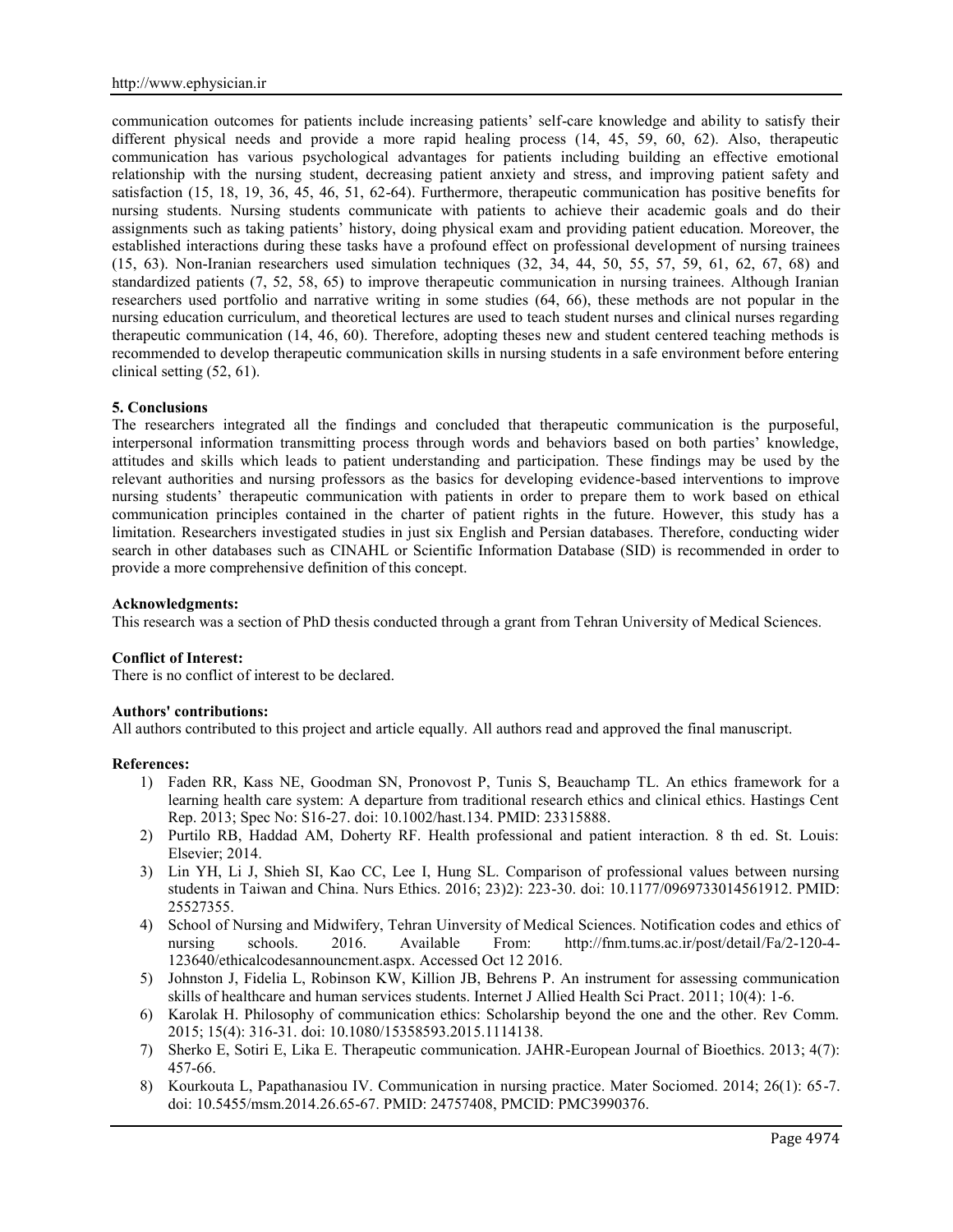- 9) Berman A, Snyder S, Frandsen G. Kozier & Erb's fundamentals of nursing: Concepts, practice, and process. 10th ed. Boston: Pearson; 2015.
- 10) Henry-Newton SG, Einstein GP, Tulp OL. The formulation of a patient-centered quality care improvement tool for nursing home patients. FASEB J. 2016; 30(1 Supplement): 674-42.
- 11) Parsapoor AR, Salari P, Larijani B. Implementation of patient's rights charter: A report from Ministry of Health and Medical Education, Iran. Iran J Public Health. 2013; 42(Supple1): 9-12. PMID: 23865009, PMCID: PMC3712606.
- 12) Birks M, Chapman Y, Davis J. Professional and therapeutic communication. South Melbourne, Vic: Oxford University Press; 2015.
- 13) Aled J. Putting practice into teaching: An exploratory study of nursing undergraduates' interpersonal skills and the effects of using empirical data as a teaching and learning resource. J Clin Nurs. 2007; 16(12): 2297- 307. doi: 10.1111/j.1365-2702.2007.01948.x. PMID: 18036120.
- 14) Baghcheghi N, Koohestani HR, Rezaei K. A comparison of the cooperative learning and traditional learning methods in theory classes on nursing students' communication skill with patients at clinical settings. Nurse Educ Today. 2011; 31(8): 877-82. doi: 10.1016/j.nedt.2011.01.006. PMID: 21288608.
- 15) Xie J, Ding S, Wang C, Liu A. An evaluation of nursing students' communication ability during practical clinical training. Nurse Educ Today. 2013; 33(8): 823-7. doi:10.1016/j.nedt.2012.02.011. PMID: 22417661.
- 16) Waters A, Whyte A. 'Nurses have a duty to be kind, friendly and polite'. Nurs Stand. 2012; 26(23): 16-8. doi: 10.7748/ns2012.02.26.23.16.p7488. PMID: 22413680.
- 17) Klakovich MD, Dela Cruz FA. Validating the interpersonal communication assessment scale. J Prof Nurs. 2006; 22(1): 60-7.doi: 10.1016/j.profnurs.2005.12.005. PMID: 16459290.
- 18) Jouzi M, Vanaki Z, Mohammadi E. Factors affecting the communication competence in Iranian nursing students: A qualitative study. Iran Red Crescent Med J. 2015; 17(3): e19660. doi: 10.5812/ircmj.19660. eCollection 2015. PMID: 26019902, PMCID: PMC4441787.
- 19) Shafakhah M, Zarshenas L, Sharif F, Sabet Sarvestani R. Evaluation of nursing students' communication abilities in clinical courses in hospitals. Glob J Health Sci. 2015; 7(4): 323-8. doi: 10.5539/gjhs.v7n4p323. PMID: 25946924, PMCID: PMC4802203.
- 20) Wloszczak-Subzda A, Jarosz MJ. Professional communication competences of nurses. Ann Agric Environ Med. 2012; 19(3): 601-7. PMID: 23020064.
- 21) Heidari H, Mardani Hamooleh M. Improving communication skills in clinical education of nursing students. Client-Centered Nursing Care. 2015; 1(2): 77-82.
- 22) Sheldon LK, Hilaire DM. Development of communication skills in healthcare: Perspectives of new graduates of undergraduate nursing education. J Nurs Educ Pract. 2015; 5(7): 30-7. doi: 10.5430/jnep.v5n7p30.
- 23) Zamanzadeh V, Rassouli M, Abbaszadeh A, Nikanfar A, Alavi-Majd H, Ghahramanian A. Factors influencing communication between the patients with cancer and their nurses in oncology wards. Indian J Palliat Care. 2014; 20(1): 12-20. doi: 10.4103/0973-1075.125549. PMID: 24600177, PMCID: PMC3931236.
- 24) Cowen KJ, Hubbard LJ, Hancock DC. Concerns of nursing students beginning clinical courses: A descriptive study. Nurse Educ Today. 2016; 43: 64-8. doi: 10.1016/j.nedt.2016.05.001. PMID: 27286947.
- 25) Ma F, Li J, Liang H, Bai Y, Song J. Baccalaureate nursing students' perspectives on learning about caring in China: A qualitative descriptive study. BMC Med Educ. 2014; 14: 42. doi: 10.1186/1472-6920-14-42. PMID: 24589087, PMCID: PMC3944811.
- 26) Mullan BA, Kothe EJ. Evaluating a nursing communication skills training course: The relationships between self-rated ability, satisfaction, and actual performance. Nurse Educ Pract. 2010; 10(6): 374-8. doi: 10.1016/j.nepr.2010.05.007. PMID: 20541974.
- 27) Jirwe M, Gerrish K, Emami A. Student nurses' experiences of communication in cross cultural care encounters. Scand J Caring Sci. 2010; 24(3): 436-44. doi: 10.1111/j.1471-6712.2009.00733.x. PMID: 20233352.
- 28) McMillan LR, Shannon DM. Psychometric analysis of the JSPE nursing student version R: Comparison of senior BSN students and medical students attitudes toward empathy in patient care. ISRN Nurs. 2011; 2011: 726063. doi: 10.5402/2011/726063. PMID: 21994895, PMCID: PMC3169335.
- 29) Rosenberg S, Gallo-Silver L. Therapeutic communication skills and student nurses in the clinical setting. Teaching and Learning in Nursing. 2011; 6(1): 2-8. doi: 10.1016/j.teln.2010.05.003.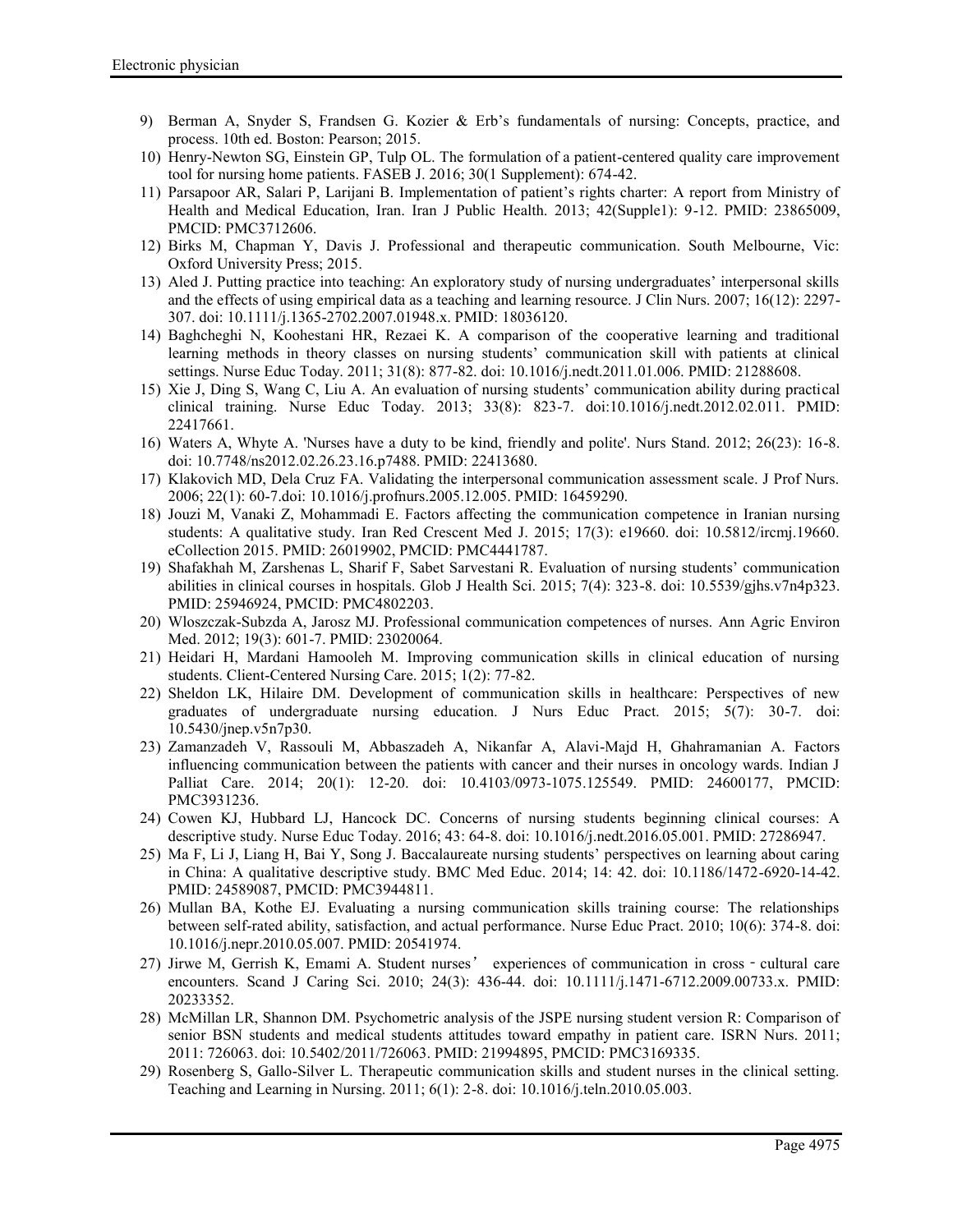- 30) MacDonald-Wicks L, Levett-Jones T. Effective teaching of communication to health professional undergraduate and postgraduate students: A Systematic Review. JBI Libr Syst Rev. 2012; 10(28 Suppl): 1- 12. doi: 10.11124/jbisrir-2012-327. PMID: 27820404.
- 31) Jvaher AA, Khaghanizadeh M, Ebadi A. Study of communication skills in nursing students and its association with demographic characteristics. Iranian Journal of Medical Education. 2014; 14(1): 23-31.
- 32) Szpak JL, Kameg KM. Simulation decreases nursing student anxiety prior to communication with mentally ill patients. Clin Simul Nurs. 2013; 9(1): e13-9. doi:10.1016/j.ecns.2011.07.003.
- 33) Emmanuel E, Collins D, Carey M. My face, a window to communication: Using creative design in learning. Nurse Educ Today. 2010; 30(8): 720-5. doi:10.1016/j.nedt.2010.01.011. PMID: 20149503.
- 34) Miles LW, Mabey L, Leggett S, Stansfield K. Teaching communication and therapeutic relationship skills to baccalaureate nursing students: A peer mentorship simulation approach. J Psychosoc Nurs Ment Health Serv. 2014; 52(10): 34-41. doi: 10.3928/02793695-20140829-01. PMID: 25207556.
- 35) Norouzinia R, Aghabarari M, Shiri M, Karimi M, Samami E. Communication barriers perceived by nurses and patients. Glob J Health Sci. 2015; 8(6): 65-74. doi: 10.5539/gjhs.v8n6p65. PMID: 26755475, PMCID: PMC4954910.
- 36) Campbell SH, Pagano MP, O'Shea ER, Connery C, Caron C. Development of the health communication assessment tool: Enhancing relationships, empowerment, and power-sharing skills. Clin Simul Nurs. 2013; 9(11): e543-e50. doi:10.1016/j.ecns.2013.04.016.
- 37) Figueiredo SV, Gomes ILV, Pennafort VPdS, Monteiro ARM, Figueiredo JV. Therapeutic communication between health professionals and mothers accompanying children during inpatient treatment. Esc Anna Nery. 2013; 17(4): 690-7. doi: 10.5935/1414-8145.20130013.
- 38) McDonald M. The nurse educator's guide to assessing learning outcomes. 3ed. Burlington, MA: Jones & Bartlett Learning; 2014.
- 39) Grant MS, Jenkins LS. Communication education for pre-licensure nursing students: Literature review 2002–2013. Nurs Educ Today. 2014; 34(11): 1375-81. doi: 10.1016/j.nedt.2014.07.009. PMID: 25151020.
- 40) Walker LO, Avant KC. Strategies for theory construction in nursing. 5th ed. Boston: Prentice Hall; 2011.
- 41) Jones T, Shaban RZ, Creedy DK. Practice standards for emergency nursing: An international review. Australas Emerg Nurs J. 2015; 18(4): 190-203. doi: 10.1016/j.aenj.2015.08.002. PMID: 26440608.
- 42) Hess EP, Grudzen CR, Thomson R, Raja AS, Carpenter CR. Shared decision-making in the emergency department: Respecting patient autonomy when seconds count. Acad Emerg Med. 2015; 22(7): 856-64. doi: 10.1111/acem.12703. PMID: 26112797.
- 43) Gifu D, Dima IC, Teodorescu M. New communication approaches vs. traditional communication. International Letters of Social and Humanistic Sciences. 2014; (31): 46-55. doi: 10.18052/www.scipress.com/ILSHS.31.46.
- 44) Walker D, Ross JM. Therapeutic computing: Teaching therapeutic communications utilizing a videodisc. Comput Nurs. 1995; 13(3): 103-8. PMID: 7796366.
- 45) Hayes A. A mental health nursing clinical experience with hospice patients. Nurse Educ. 2005; 30(2): 85-8. PMID: 15785347.
- 46) Sadat Manzari Z, Memarian R, Vanaki Z. The effect of implementing therapeutic communication plan on burned patients' pain. ZUMS. 2006; 14(54): 10-16.
- 47) Becker KL, Rose LE, Berg JB, Park H, Shatzer JH. The teaching effectiveness of standardized patients. J Nurs Educ. 2006; 45(4): 103-11. PMID: 16629278.
- 48) McNeill C, Shattell M, Rossen E, Bartlett R. Relationship skills building with older adults. J Nurs Educ. 2008; 47(6): 269-71. doi: 10.3928/01484834-20080601-07. PMID: 18557314.
- 49) Weissman GV. Evaluating associate degree nursing students' self-efficacy in communication skills and attitudes in caring for the dying patient. Teaching and Learning in Nursing. 2011; 6(2): 64-72. doi: 10.1016/j.teln.2010.10.004.
- 50) Suplee PD, Solecki SM. Creating and implementing pediatric simulation experiences for licensed practical nursing students. Clin Simul Nurs. 2011; 7(4): e127-32. doi: 10.1016/j.ecns.2010.01.001.
- 51) Damasceno MM, Zanetti ML, de Carvalho EC, Teixeira CR, de Araújo MF, Alencar AM. Therapeutic communication between health workers and patients concerning diabetes mellitus care. Rev Lat Am Enfermagem. 2012; 20(4): 685-92. doi: 10.1590/S0104-11692012000400008. PMID: 22990153.
- 52) Webster D, Seldomridge L, Rockelli L. Making it real: Using standardized patients to bring case studies to life. J Psychosoc Nurs Ment Health Serv. 2012; 50(5): 36-41. doi: 10.3928/02793695-20120410-06. PMID: 22533843.